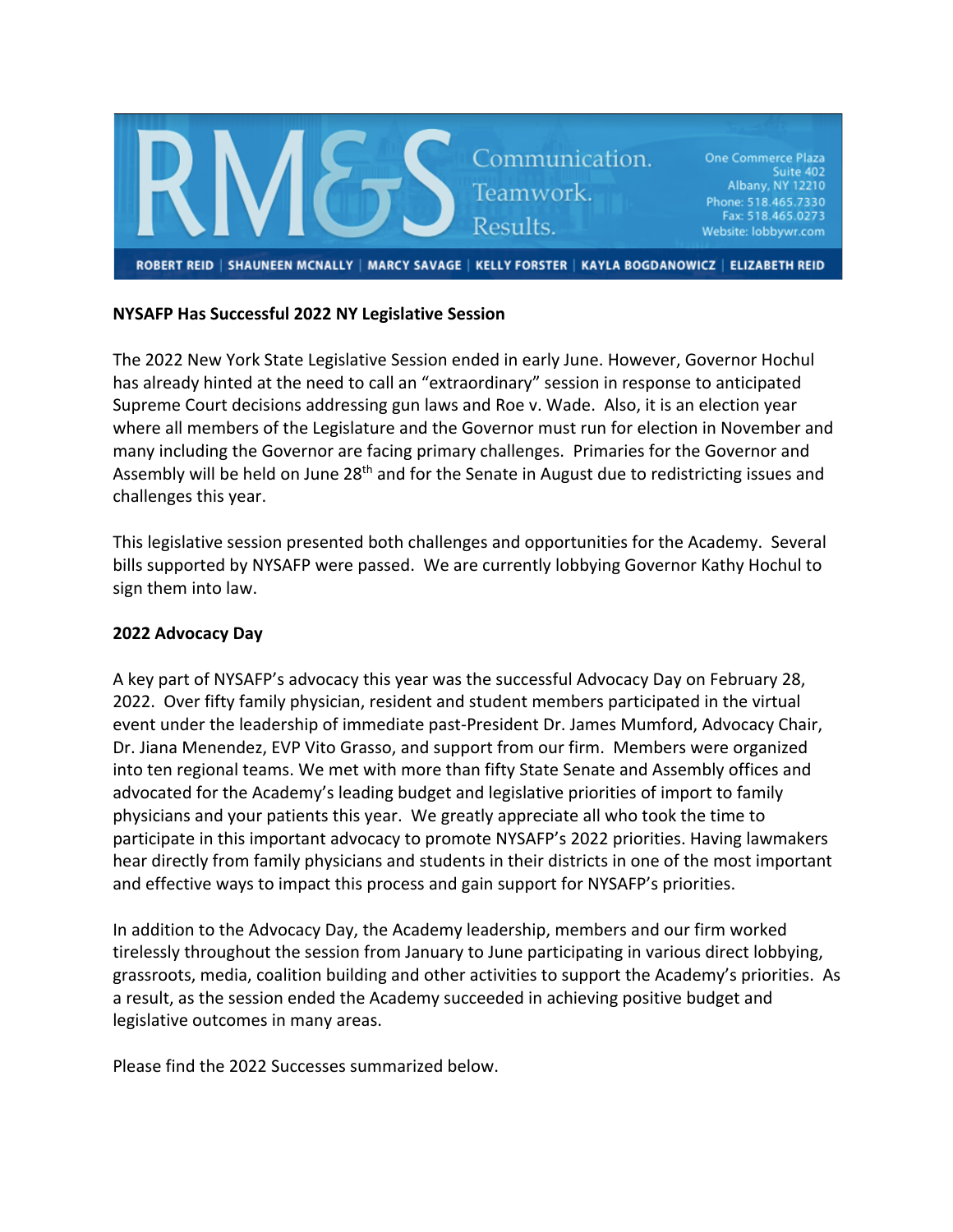### **Primary Care Investments**

Regarding primary care investments, the Academy scored some major financial wins this year:

- **AHEC Funding:** The final budget added \$2.2 million for Area Health Education Centers (AHECs) to support efforts in both rural and urban areas of the State focused on developing the primary care pipeline through a "grow your own" model;
- **DANY Funding:** The final budget doubled Doctors Across NY physician loan repayment and practice support to \$15,865,000 which will double the number of physicians to receive loan forgiveness and practice support funding for primary care recruitment and retention;
- **Primary Care Medicaid Funding:** The final budget also included funding to promote access to primary care specifically by increasing Medicaid fees for Evaluation and Management (E&M) codes for primary care to 70% of Medicare.

In addition to the primary care rate increase included in the final State Budget, NYSAFP also worked with other primary care organizations to support this legislation to establish a Commission to study and recommend the level of primary care spending New York should be investing in. We are now working to urge Governor Hochul to sign this bill (summarized below) into law and to seek an appointment on the Commission for a family physician.

## **Primary Care Reform Commission (S6534-C Rivera/ A7230-B)**

This legislation establishes the Primary Care Reform Commission which will be tasked with reviewing, examining, determining the level of primary care spending by all payers and publishing a report on the findings. The Commission is responsible for defining and measuring New York's baseline spending on primary care, setting targets for enhanced investments in primary care, and testing pilot programs to identify the most promising models that will improve primary care infrastructure and lower costs to patients or the total cost of health care.

## **Medicaid Safety Net Support**

**Medicaid Rates**: The final budget also included restoration of prior year across-the-board Medicaid cuts of 1.5% and a new trend increase under Medicaid of 1% for providers.

#### **Equitable Payment**

**Telehealth**: The final budget included language to provide Telehealth Parity in payments at the same level as what is provided for in-person care under Medicaid and commercial insurance. It also included a required report on implementation of this policy and a two-year sunset when it will be revisited.

## **Malpractice Coverage**

**Excess Medical Malpractice Program:** The final budget continues funding for the Physician Excess Malpractice program at \$102.1 million and extended the program through June 30,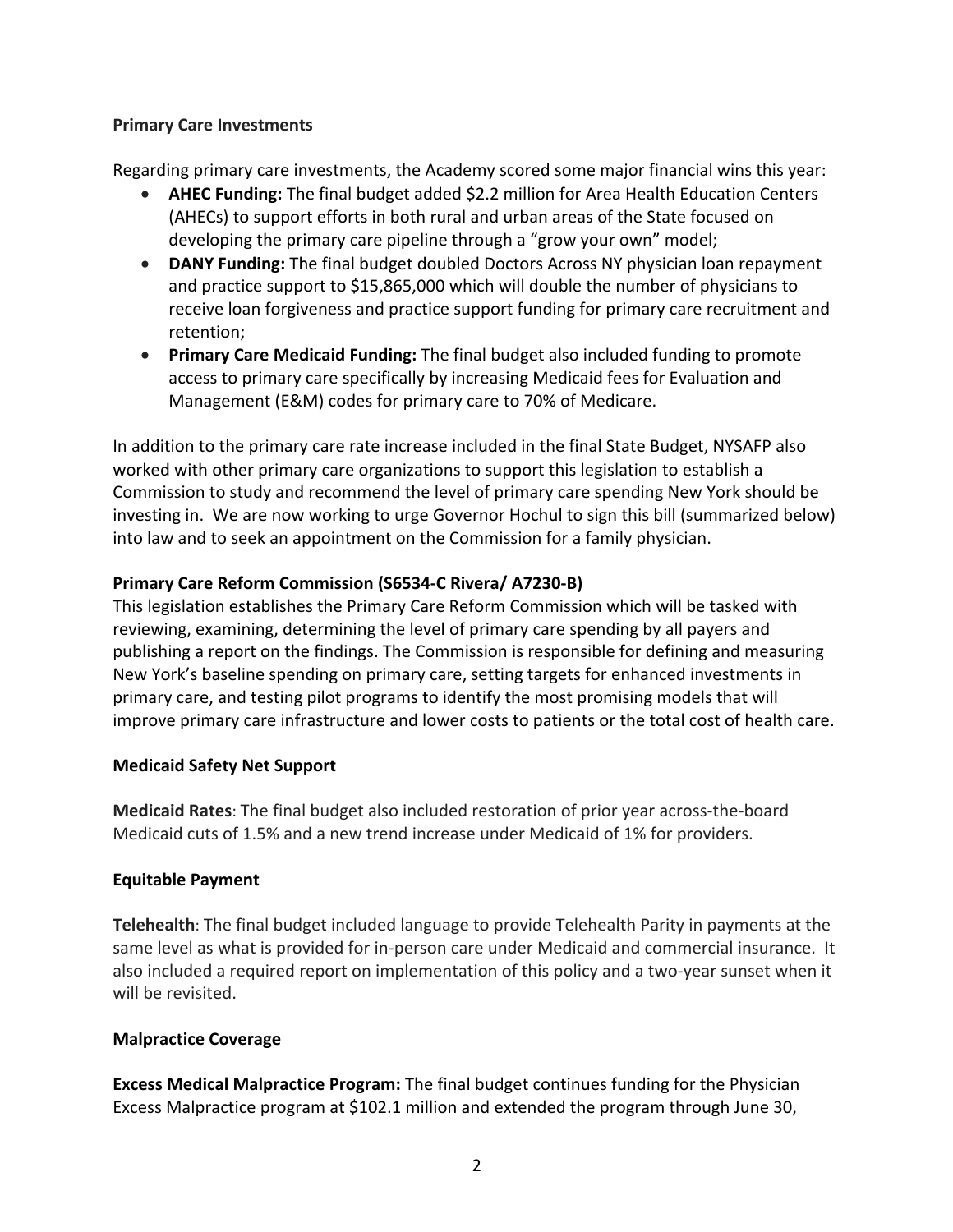2023. It also rejected the Governor's proposal to restructure the Physician Excess Malpractice program potentially pushing the cost onto physicians. NYSAFP strongly opposed this proposal.

#### **Insurance**

**Prescriber Prevails**: The final budget did not include proposed changes to prescriber prevails in Medicaid. NYSAFP opposed these proposed changes. Those important protections remain intact.

**Insurance Reforms:** While NYSAFP continued its strong support and advocacy this session to urge advancement for the *New York Health Act* to achieve a single payer health system, we also supported several initiatives to try to address struggles with insurance companies experienced both by physicians and your patients. A number of bills were passed by both houses to address insurance concerns and issues which we will now lobby the Governor to sign including:

### **Clinical Peer Reviewer Definition (S8113 Cleare/ A879 Gottfried)**

This legislation amends the public health law and insurance law to clarify that a health plan's "clinical peer reviewer" or utilization review agent not only be a physician, as is currently required, but also be board-certified or board eligible in the same or similar specialty as the physician who typically recommends the treatment or manages the condition under review. Also requires all clinical peer reviewers to be licensed or certified in NYS. NYSAFP has been advocating for this legislation for many years and assisted with developing the bill. We are very pleased to see it was finally passed by both houses.

#### **CoPay Assistance Programs (S5299A Rivera/ A1741A Gottfried)**

This legislation requires state-regulated commercial health insurers to allow include the value of any copay assistance program benefits received by the patient in calculating the patient's cost sharing obligation. NYSAFP has been working closely with a broad coalition of patient and other provider groups to support this legislation. NYSAFP has joined sign-on letters, participated in a press conferences and press releases providing quotes and other joint lobbying efforts and meetings due to its importance in assisting patients, not insurers, with using the benefits of copay assistance programs to help reduce their out-of-pocket costs.

#### **Co-Pays for Opioid Treatment Medication (S5690 Harckham/ A372 Rosenthal L)**

This legislation requires state-regulated commercial health insurers to cover the treatment of an opioid treatment program with a co-payment during the course of treatment. Opioid treatment program applies to treatment of individuals with an opioid agonist and antagonist treatment medication.

## **Step Therapy for Mental Health Treatment (S5909 Kaminsky/ A3276 Gunther)**

This legislation prohibits state-regulated commercial health insurers from applying fail first or step therapy requirements for the diagnosis and treatment of mental health conditions including drug coverage.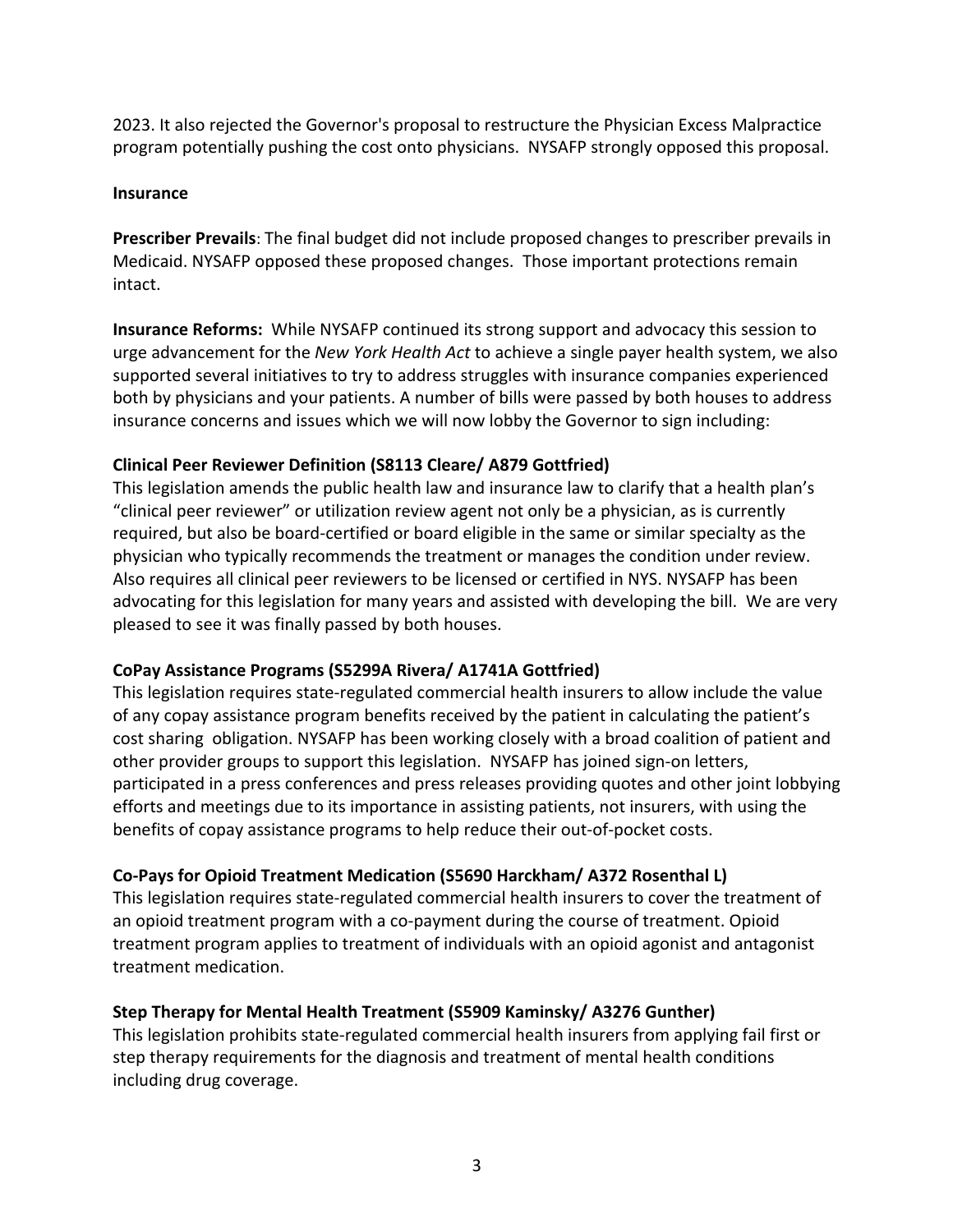# **OMIG Reform (S4486B Harckham/ A7889A Gottfried)**

This legislation would provide protections for both Medicaid providers and consumer enrollees related to audits by the Office of Medicaid Inspector General (OMIG). Physician and other provider protections include:

- Requiring that recovery of an overpayment must not take place until at least 60 days after issuance of a final audit report and OMIG must provide a minimum of 10 days advance written notice to the affected provider;
- Prohibiting repeating a review or audit within the last three years of the same contracts, cost reports, claims, bills or expenditures unless OMIG has new information, good cause to believe the previous audit was erroneous, or a significantly different scope of investigation;
- Requiring OMIG to apply all laws, regulations, policies, guidelines, standards and interpretations that were in place at the time the claim or conduct occurred;
- Prohibiting OMIG from making a recovery from a provider based solely on an administrative or technical defect, except where OMIG has informed the provider of the error and given 30 days to correct it. If not corrected OMIG may take a recovery. Further, where a claim for a service was provided over 2 years prior to the audit, the provider may resubmit the claim or accept the disallowance;
- Requiring OMIG to provide an exit conference or detailed written explanation of any draft audit findings to the provider;
- Requiring that OMIG may only use statistically valid extrapolation methods for audits where extrapolation is permitted;
- Requiring OMIG to notify a provider if their compliance program is not satisfactory, and to allow the provider 60 days to submit a proposal for a satisfactory program; and
- Requiring OMIG to consult with the Commissioner of NYSDOH on preparing and filing an annual report on the impacts that all civil and administrative enforcement actions taken in the prior year had or will have on the quality and availability of medical services.

## **Reproductive Health Care**

NYSAFP leaders including Advocacy Chair Dr. Jiana Menendez, Dr. Linda Prine, Dr. Maggie Carpenter, EVP Vito Grasso and our firm advocated for the passage of a "package" of bills this session to protect access to reproductive healthcare services for patients both in and outside New York. A series of meetings were held with Governor Hochul's office, key legislators and staff in both houses and others. The following four bills were passed and recently signed into law by Governor Hochul to protect NY physicians and other providers when out of state patients travel here. An outstanding issue is whether and how New York could try to protect a provider's use of telemedicine to treat out of state patients. We are continuing to have those discussions with other partners and with those in government.

# **Professional Misconduct and Reproductive Health Care (S9079B Kaplan/ A9687B Rosenthal)**

This legislation would prohibit professional misconduct charges against health care providers who provide reproductive health care to patients who reside in states where such services are